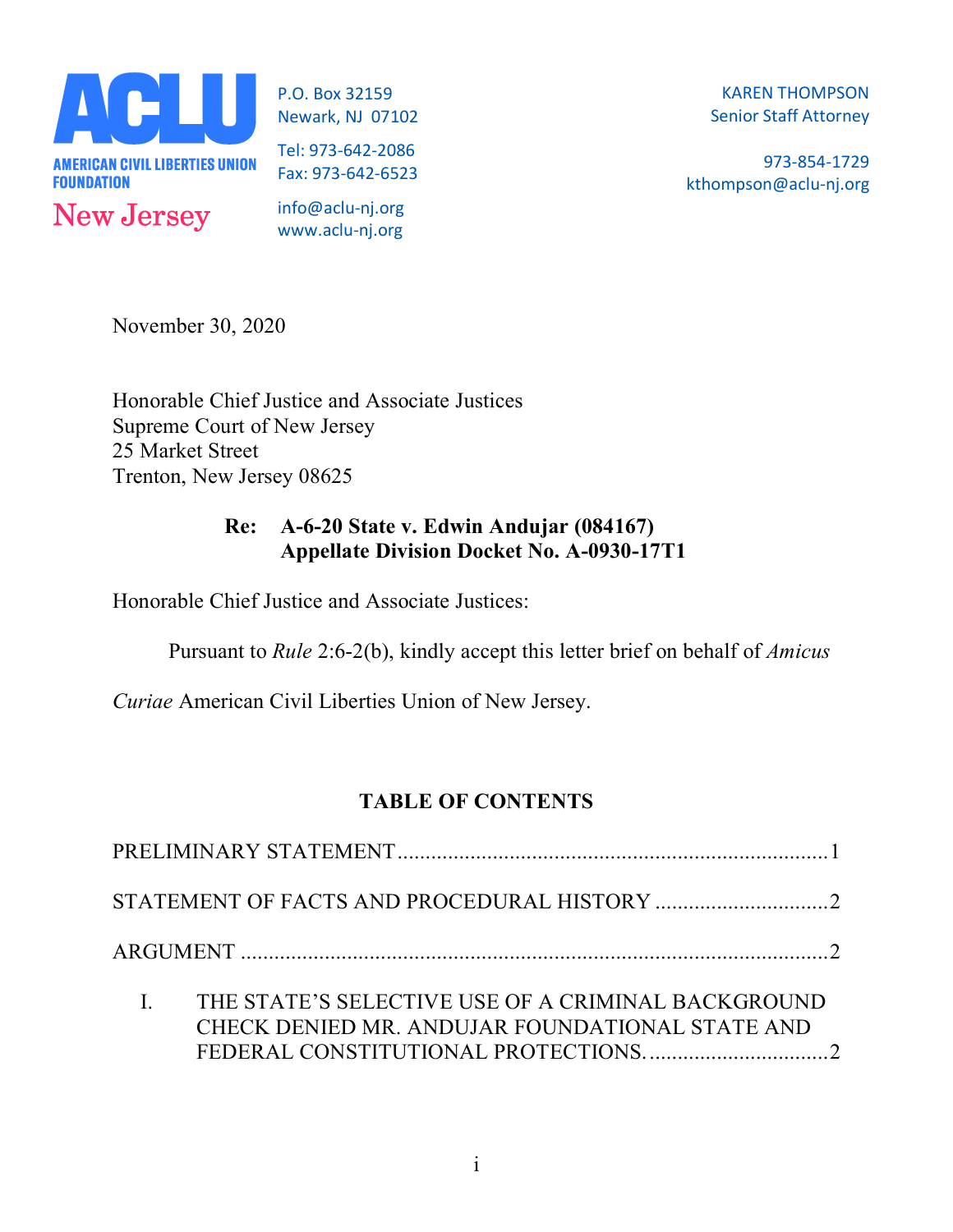| A.         | Mr. Andujar Was Denied His Constitutional Right to Equal         |
|------------|------------------------------------------------------------------|
| <b>B</b> . | Mr. Andujar Was Denied His Constitutional Right to Trial by Jury |
|            |                                                                  |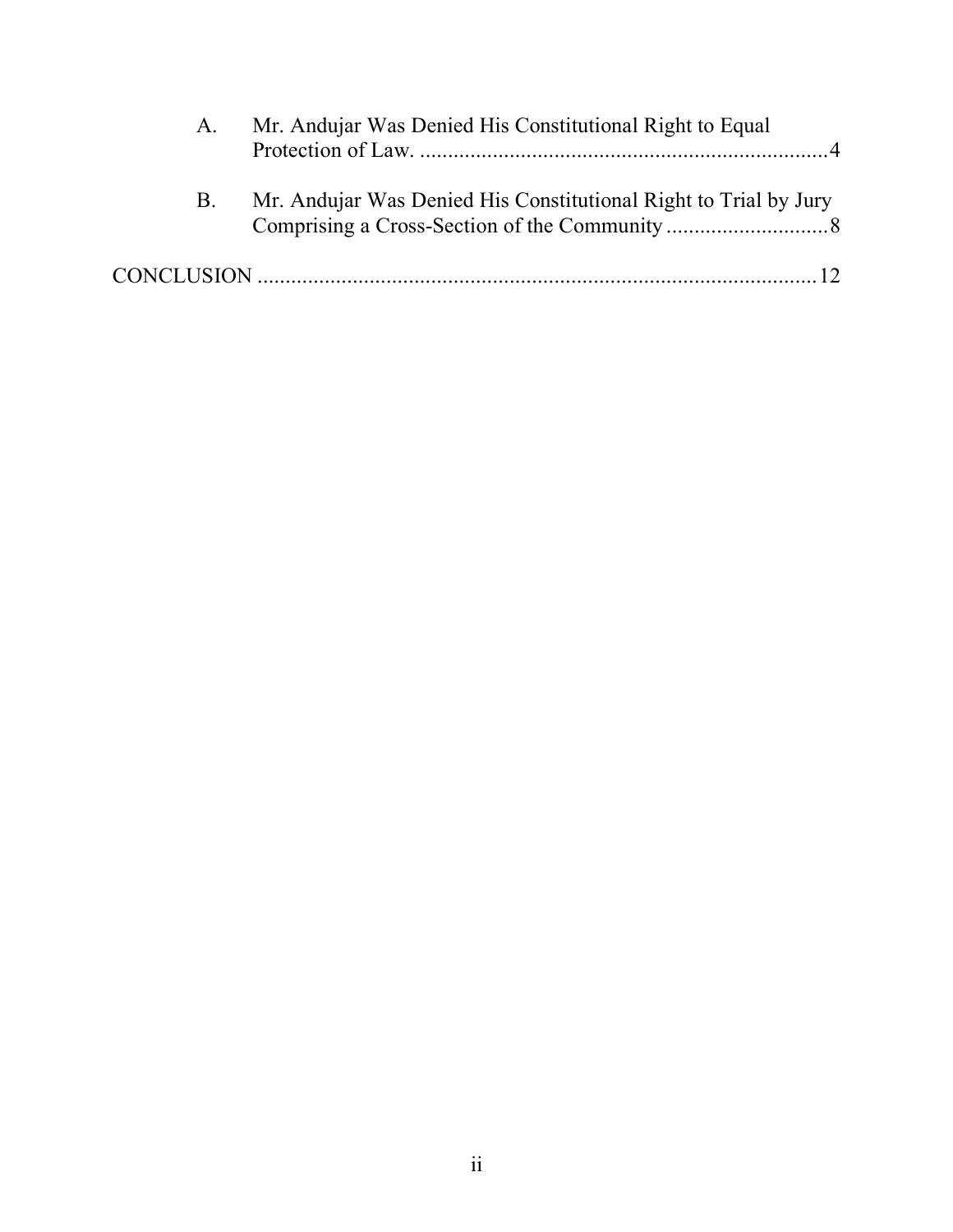### **PRELIMINARY STATEMENT**

It is both an honor and a duty to participate in our judicial process as a juror. Any impediment to that participation must be viewed with alarm and skepticism, for the derogation of that duty undermines bedrock principles of fairness and due process as well as a fundamental trust in the integrity of the system itself. When the State conducted a criminal background check on and subsequently arrested F.G. for showing up to jury duty and honestly answering questions put to him by the trial court judge, it damaged one of the most basic protections provided to criminal defendants and adulterated a foundational belief in the ethical functioning of the system itself. No longer a space of impartiality populated by representative peers, in taking this most extreme action, the State rendered jury service a pretextual step towards criminalization and rendered the courthouse into a potential threat to freedom rather than a proud locus of civic engagement.

In this brief, the American Civil Liberties Union of New Jersey ("ACLU-NJ" or "*Amicus*") discusses how the State's use of its law enforcement power against F.G. as a replacement for showing cause or deploying one of its preemptory challenges deprived Mr. Andujar of equal protection and his right to trial by an impartial jury. (Point I).

In light of the grave injustices done to F.G. in this case, Mr. Andujar's conviction was properly reversed and this Court should affirm the Appellate

1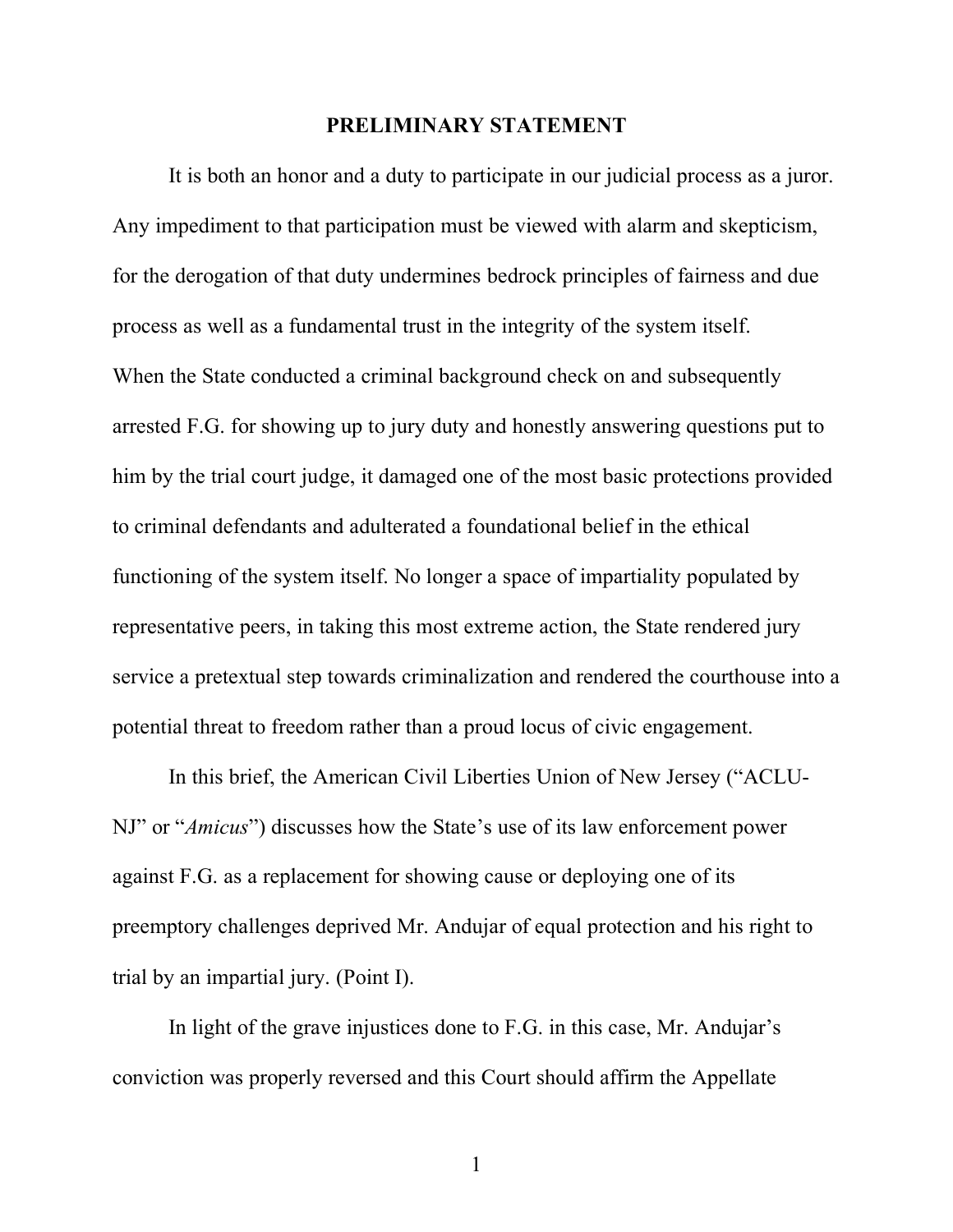Division's decision. The Court should also provide a clear remedy should such actions occur again in the future, including, but not limited to: (1) reseating the wrongfully excused juror; (2) dismissing the jury panel and starting jury selection anew; or (3) ordering the forfeiture of one peremptory challenge of the party who sought to sidestep the use of a peremptory challenge through the blatant abuse of the law enforcement powers.

### **STATEMENT OF FACTS AND PROCEDURAL HISTORY**

*Amicus* accepts and incorporates the statement of facts and procedural history contained within Defendant-Respondent's Appellate Division briefs. In a published opinion, the Appellate Division reversed Defendant's conviction. *State v. Andujar*, 462 N.J. Super. 537 (App. Div. 2020). The State filed a Petition for Certification, which this Court granted. *State v. Andujar*, 244 N.J. 170 (2020). This brief accompanies a Motion for Leave to Participate as *Amicus Curiae*. *R*. 1:13- 9(e).

#### **ARGUMENT**

## **I. THE STATE'S SELECTIVE USE OF A CRIMINAL BACKGROUND CHECK DENIED MR. ANDUJAR FOUNDATIONAL STATE AND FEDERAL CONSTITUTIONAL PROTECTIONS.**

The essential issue around the criminal history check and subsequent arrest of F.G. does not squarely implicate a *Batson v. Kentucky* 476 U.S. 79 (1986) violation, as no preemptory strike was used here. Rather, the prosecutor's actions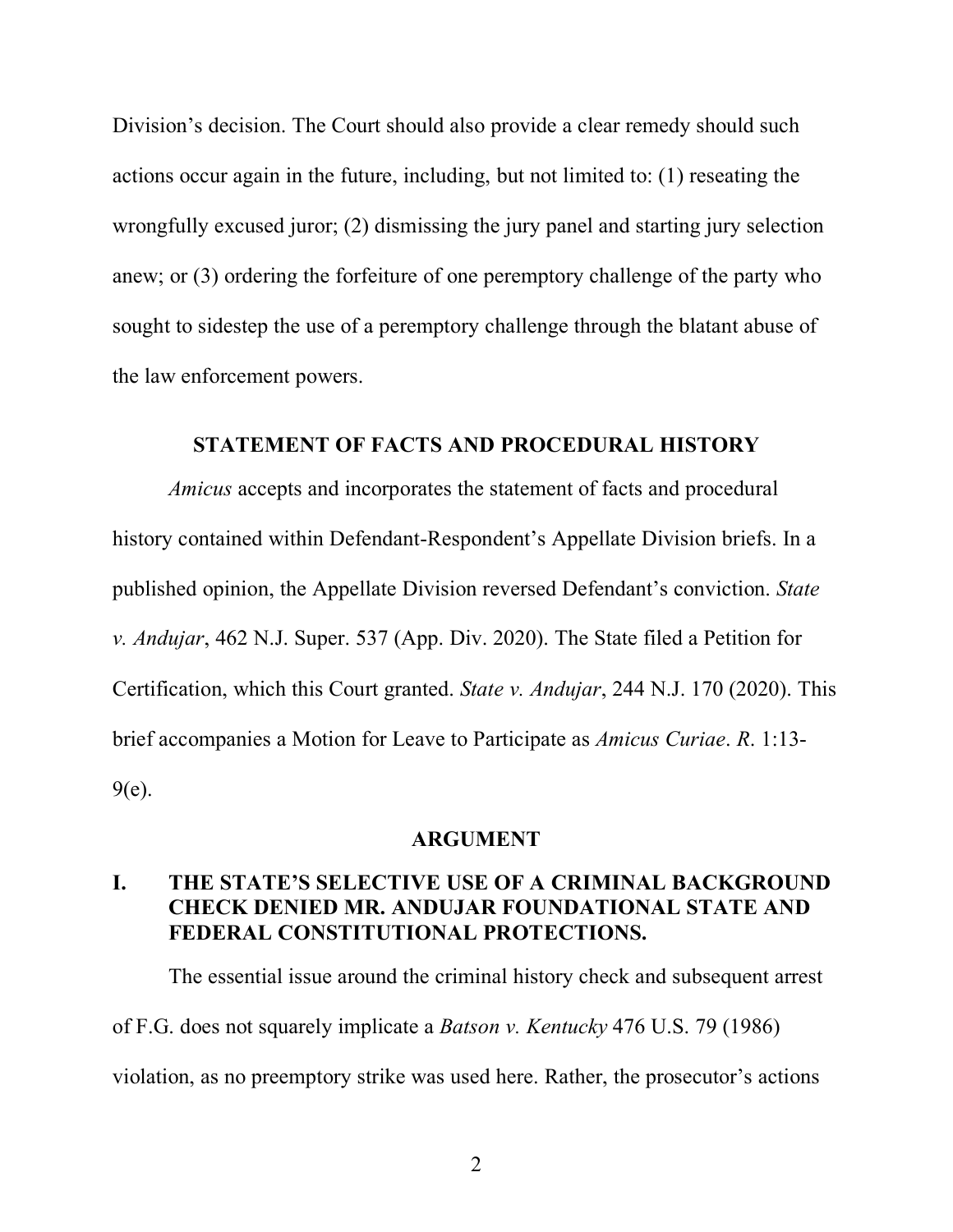sit within a matrix of *Batson*-adjacent and *Batson*-informed power abuses that lie outside "the permissible middle ground of reasonable, nondiscriminatory prosecutorial discretion." *State v. Gilmore*, 103 N.J. 508, 538 (1986), holding modified by *State v. Osorio*, 199 N.J. 486 (2009), holding modified by *State v. Andrews*, 216 N.J. 271 (2013). Having failed to assert valid reasons for striking F.G. for cause, the prosecutor substituted her law enforcement powers for the use of a preemptory challenge and thus avoided the need to generate "'sham excuses belatedly contrived to avoid admitting acts of group discrimination.'"1 *State v. Gilmore*, 199 N.J. Super. 389, 409 (App. Div. 1985), aff'd, 103 N.J. 508 (1986), (quoting *People v. Wheeler*, 22 Cal.3d 258, 148 Cal. Rptr. 890, 583 P.2d 748, 765 (1978)). Rather than defend impermissible racial considerations implicated by her failure to use a preemptory strike, the prosecutor shifted the framework, from one requiring facial neutrality to one consisting of a manufactured criminality.

In circumventing a *Batson* challenge by arresting F.G. on an open warrant for an alleged infraction for which *he had not been convicted*, the prosecutor violated Mr. Andujar's constitutional rights by purposefully making F.G.

 $<sup>1</sup>$  Again, while the background check and arrest of F.G. are not squarely within the</sup> four corners of a *Batson* challenge, the lack of a direct overlay is partially attributable to the fact that in having F.G. arrested, the prosecutor circumvented any analysis that would have interrogated his unavailability and applied *Batson*'s three-step methodology to his unceremonious dismissal from the jury. *See Andujar*, 462 N.J. Super. at 555; §I(A), *infra*.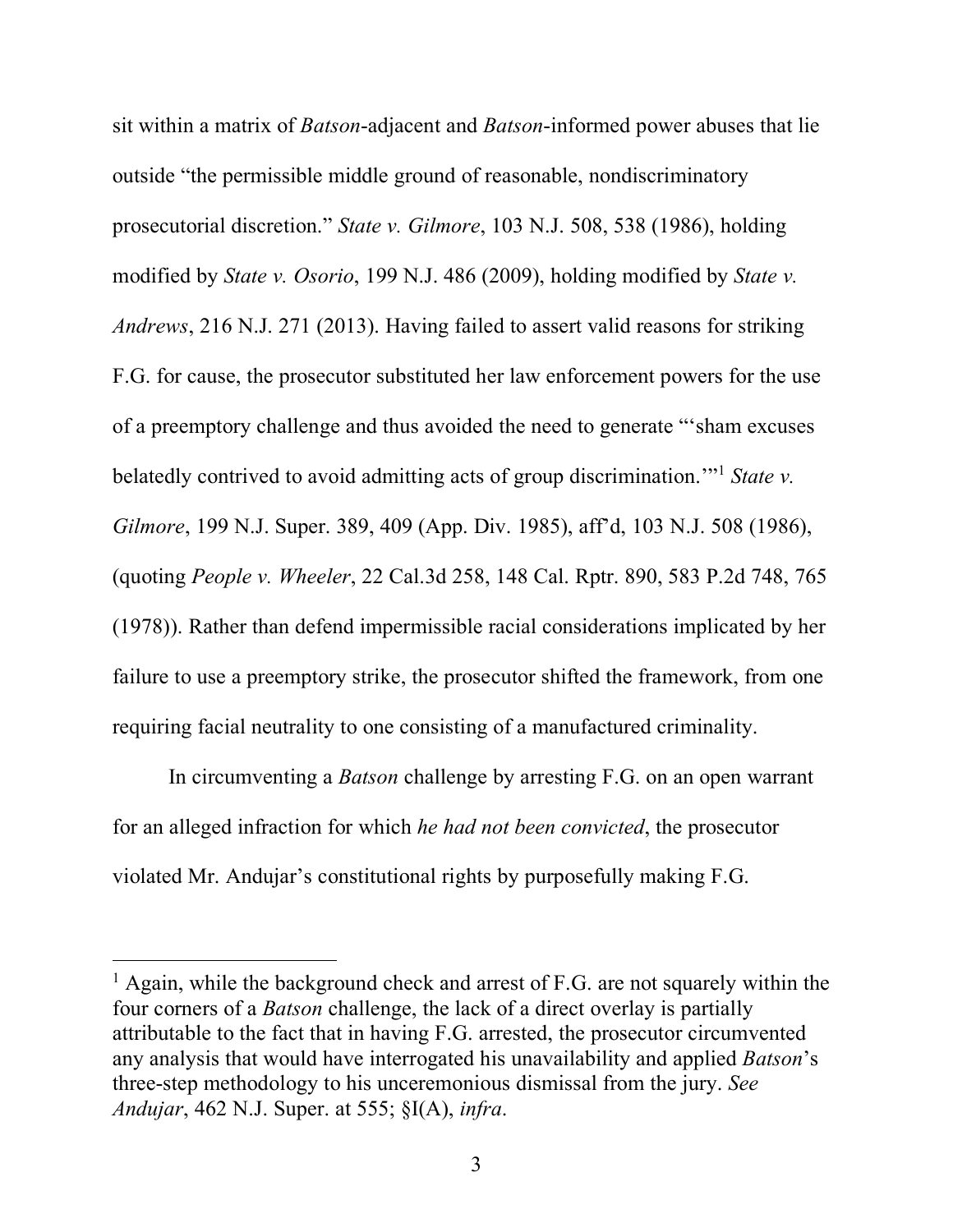"unavailable" to serve through an unjustified criminal history search and subsequent arrest. <sup>2</sup> In light of this unprecedented act and the unchartered waters this case traverses, the reversal of Mr. Andujar's conviction should be upheld, new rules should be produced protecting jurors from the unwarranted use of criminal history checks by prosecutors, and directions should be provided to the trial courts to allow them to "choose from a broader set of remedies fashioned to respond to the circumstances of the individual case . . . [with] the twin goals of assuring a fair trial and redressing the constitutionally impermissible behavior." *Andrews*, 216 N.J. at 273.

## **A. Mr. Andujar Was Denied His Constitutional Right to Equal Protection of Law.**

"To establish an Equal Protection violation, a defendant must show purposeful discrimination in the decision-making process that had a discriminatory

 $2$  As the Appellate Division stated, "[t]he municipal warrant that the State uncovered is not part of the record on appeal. Nor is there any documentation to support the prosecutor's assertion that F.G. 'beat women.' We emphasize New Jersey does not bar people from juries because they have been arrested, nor do we bar people who have municipal warrants or convictions for traffic violations . . . or other non-indictable offenses." *Andujar*, 462 N.J. Super. at 554. In order to remove a juror without the need for explanation, accountability, or cause, the State abused its power by subjecting an individual entirely qualified to perform his civic duty to arrest for what could be a minor traffic infraction—infractions themselves too often used as pretexts for racial profiling. *See* Blake Nelson, *N.J. State Police must improve tracking possible racial profiling in traffic stops, audit says*, NJ.com (May 15, 2020), https://www.nj.com/news/2020/05/nj-state-police-must-improvetracking-possible-racial-profiling-in-traffic-stops-audit-says.html.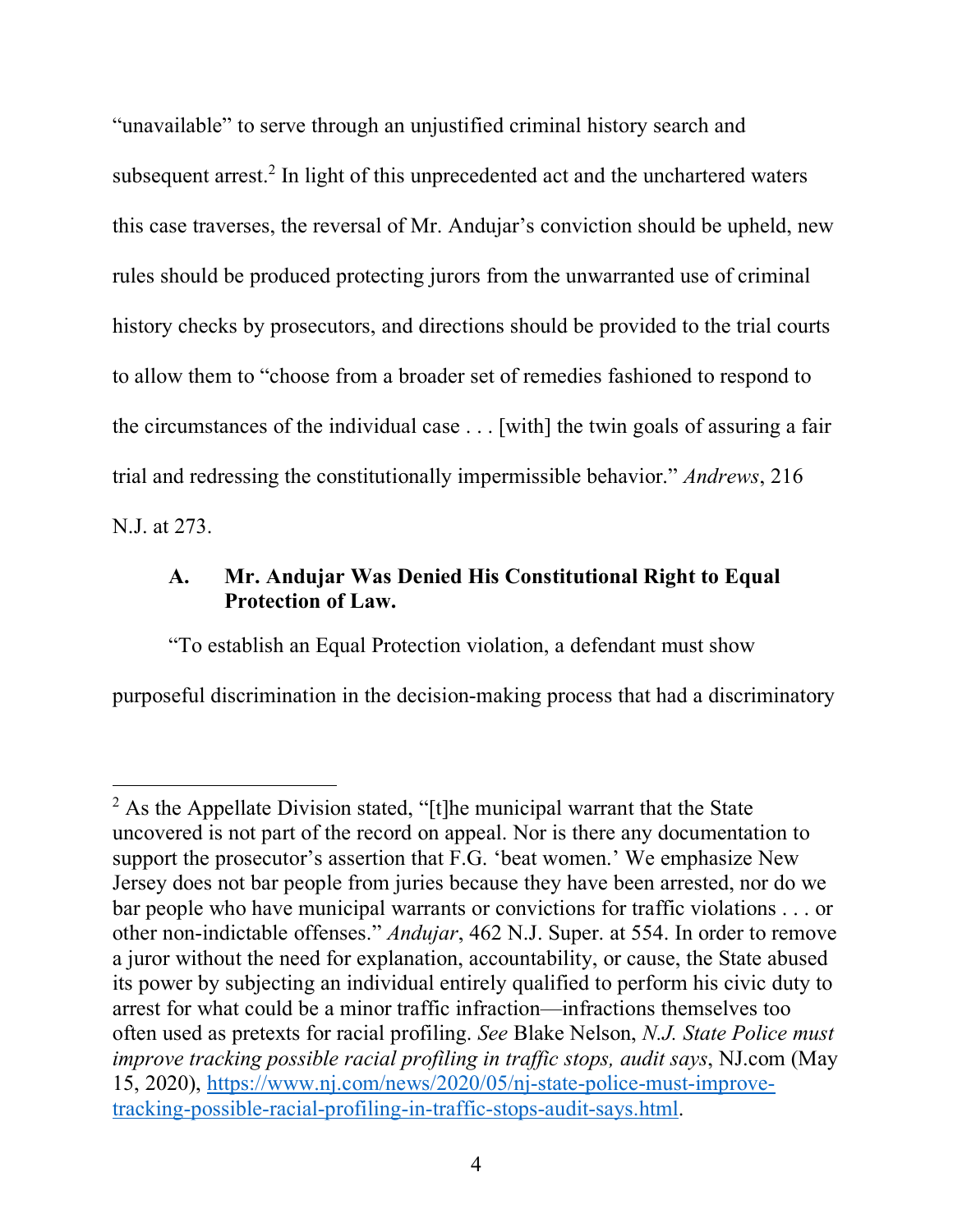effect on the outcome. Purposeful discrimination implies that the decisionmaker selected a particular course of action 'at least in part 'because of,' not merely 'in spite of' its adverse effects . . . .'" *State v. Timmendequas*, 161 N.J. 515, 562 (1999). Here, having failed to demonstrate, articulate, or justify unfitness for cause, the State chose to arrest F.G. rather than use a preemptory strike and simultaneously evaded scrutiny for its actions. The prosecutor's association of intimated criminality with F.G.'s suitability to serve as a juror creates *de facto* discrimination that violated Fourteenth Amendment guarantees of equal protection.

By their own arguments, the prosecutors' "causes" to strike F.G. were that he "has an awful lot of background . . . . in the criminal justice system with friends and family" and that it was "very concerning his close friends hustle, engaged in criminal activity . . . [t]hat draws into question whether he respects the criminal justice system, whether he respects what his role is here, and whether he is going to uphold all of the principles that he was instructed by your Honor."3 (3T 94:11; 95:7-9;  $95:13-20$ <sup>4</sup>. These assertions were met with the trial court's finding: "I don't think there has been any reason at all that this juror should be excused for cause." (*Id.* at 97:23-25).

<sup>&</sup>lt;sup>3</sup> It is worth noting that both prosecutors failed to credit, or even mention, F.G.'s two family associations who were police officers in Newark and Irvington. (3T 65:20-22).

<sup>&</sup>lt;sup>4</sup> 3T refers to the transcript dated May 31, 2017.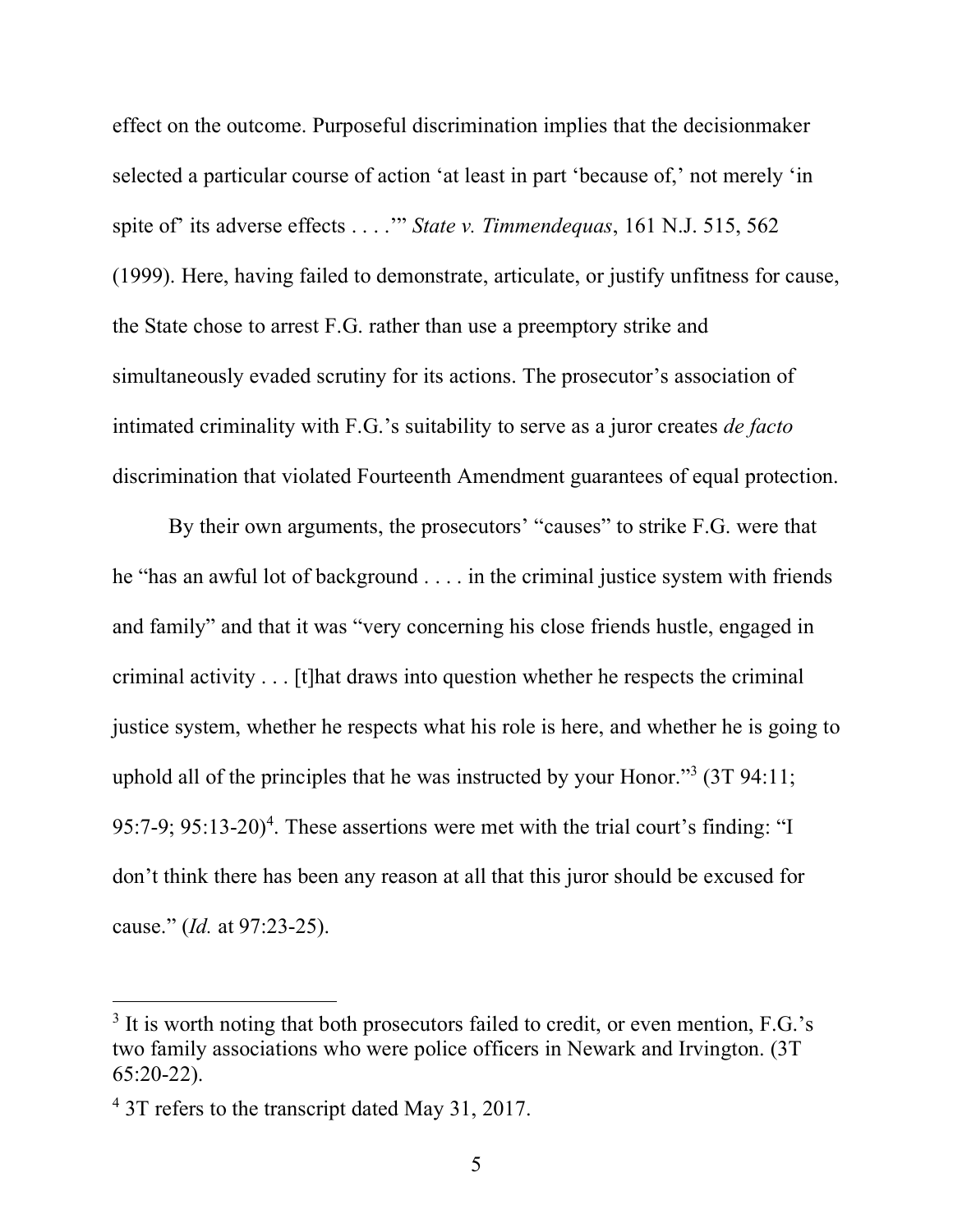The prosecutor—based on no evidence whatsoever that F.G. was presenting false information about his own criminal history—bet on finding something in F.G.'s record that would justify his arrest. The State's need to remove F.G. was thus not based on any particular action or proof of bias, but merely his proximity to others who had contacts with the system.

The clear effort here was to make F.G. disqualified to serve by association, not reason. While the lines between the dots to exclusion based on race are not immediately visible, the prosecutor's repeated statements regarding F.G.'s "background" makes the implicit association explicit. In 2018, nearly half of the population of Newark consisted of Black people and there were 2.66 times more Black residents of Newark than any other race or ethnicity.<sup>5</sup> In New Jersey, Black people are incarcerated at a rate twelve times higher than white people. <sup>6</sup> Harsh drug laws are an important factor in creating these persistent racial and ethnic disparities given that drug crimes disparities are especially severe, due largely to the fact that Black people are nearly four times as likely as white people to be arrested for drug offenses and 2.5 times as likely to be arrested for drug possession

 $\overline{a}$ 

<sup>6</sup> *See* Ashley Nellis, *The Color of Justice: Racial and Ethnic Disparity in State Prisons*, The Sentencing Project (June 14, 2016), https://www.sentencingproject.org/publications/color-of-justice-racial-and-ethnicdisparity-in-state-prisons/.

<sup>5</sup> *See* Data USA: Newark, https://datausa.io/profile/geo/newark-nj/ - demographics (last visited Nov. 27, 2020).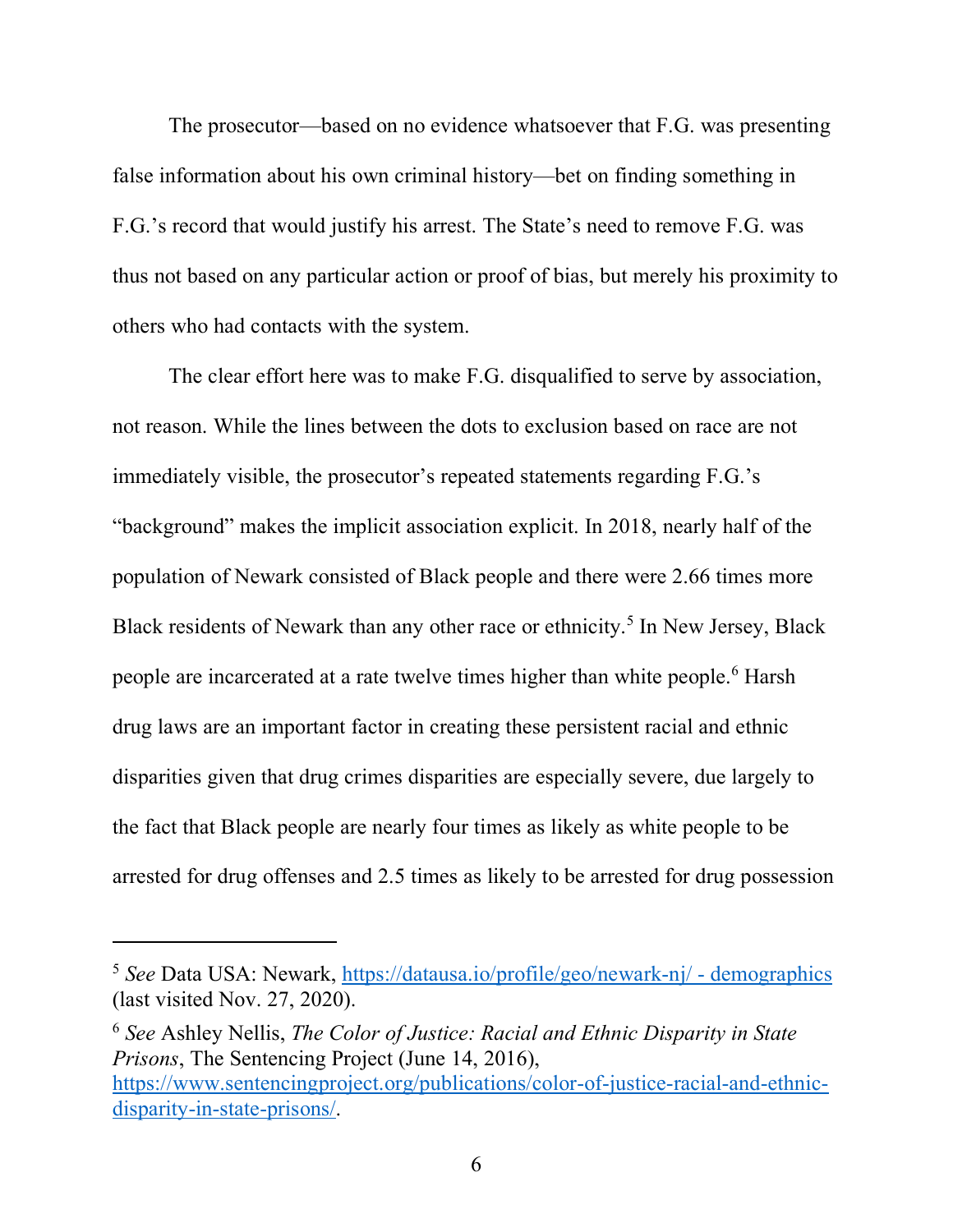despite the evidence that both groups use drugs at roughly the same rate; from 1995 to 2005, Black people comprised approximately 13 percent of drug users but 36% of drug arrests and 46% of those convicted for drug offenses.7

Accordingly, to be Black in New Jersey, and particularly in Newark, means to face a higher possibility of knowing someone arrested or prosecuted for drug crimes as a direct result of these over-policing discrepancies. As F.G. put it:

> "I grew up in a neighborhood where it just ain't good. You learn a lot of things from the streets . . . [but] everybody in here, jurors and everybody, got a background . . . and everybody got different perspectives about everything . . . mine's might be a little different than the next person. The next person's might be [a] little different according to where they grew up and how they grew up."

[3T 79:21-23; 88:24-89:7.]

This "different perspective", or the specificity of F.G.'s particular "background",

did not render him unable to be an impartial jurist; it merely made him a citizen in

a heterogenous society. No legitimate reason existed for F.G. to be dismissed from

Mr. Andujar's jury and his dismissal harmed Mr. Andujar by denying him a

competent juror on unjustified, discriminatory grounds.

 $\overline{a}$ 

<sup>7</sup> *Id*.; *see also Report to the United Nations on Racial Disparities in the U.S. Criminal Justice System,* The Sentencing Project (Apr. 19, 2018), https://www.sentencingproject.org/publications/un-report-on-racial-disparities/.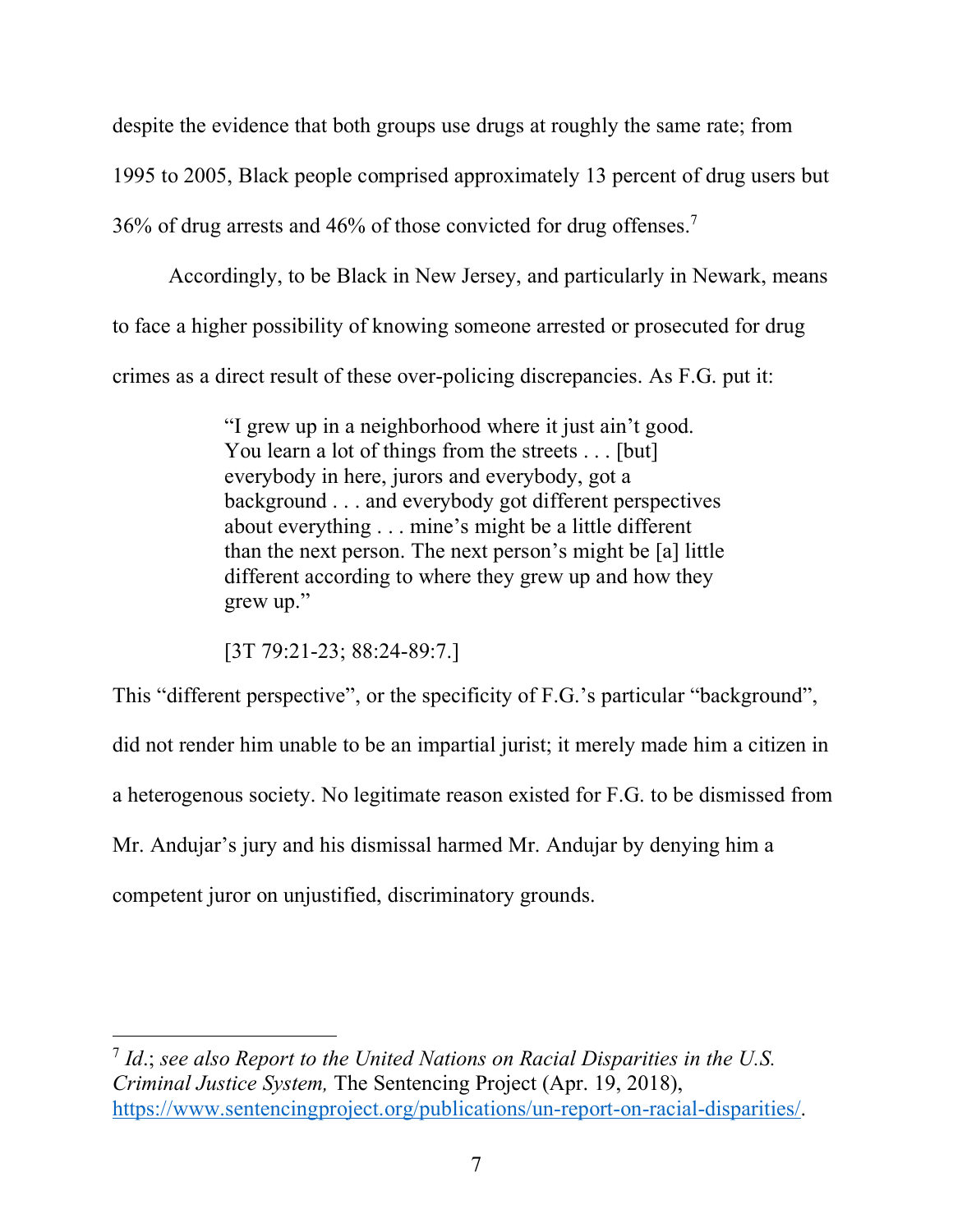### **B. Mr. Andujar Was Denied His Constitutional Right to Trial by Jury Comprising a Cross-Section of the Community.**

The discriminatory juror disqualification at the heart of this appeal also deprived Mr. Andujar of a constitutionally sound trial. A defendant has a constitutional right to an impartial jury. *State v. Harvey*, 151 N.J. 117, 210 (1997). Under the New Jersey Constitution, the right to trial by an impartial jury drawn from a representative cross-section of the community is of "exceptional significance" and "goes to the very essence of a fair trial." *State v. Williams*, 93 N.J. 39, 60 (1983); N.J. Const. Art. 1, paras. 1, 5, 9, 10.

Of the few constraints New Jersey imposes on qualified jurors, one is simply that jurors "shall not have been convicted of any indictable offense under the laws of this [s]tate, another state, or the United States." N.J.S.A. 2B:20-1(e). While F.G. readily and freely admitted that he had many friends from his neighborhood who had been both victims of crime and charged (and in some instances convicted) with crimes, he never stated that he had been convicted of an indictable offense because he had not been convicted one. Yet, based on his forthright answers, the prosecutor argued he should be excused for cause simply for knowing people who had been in the criminal justice system or had been victims of crime.

As this court noted in *Gilmore*, "the representative cross-section rule not only promotes the overall impartiality of the deliberative process but also enhances the legitimacy of the judicial process in the eyes of the public by serving the

8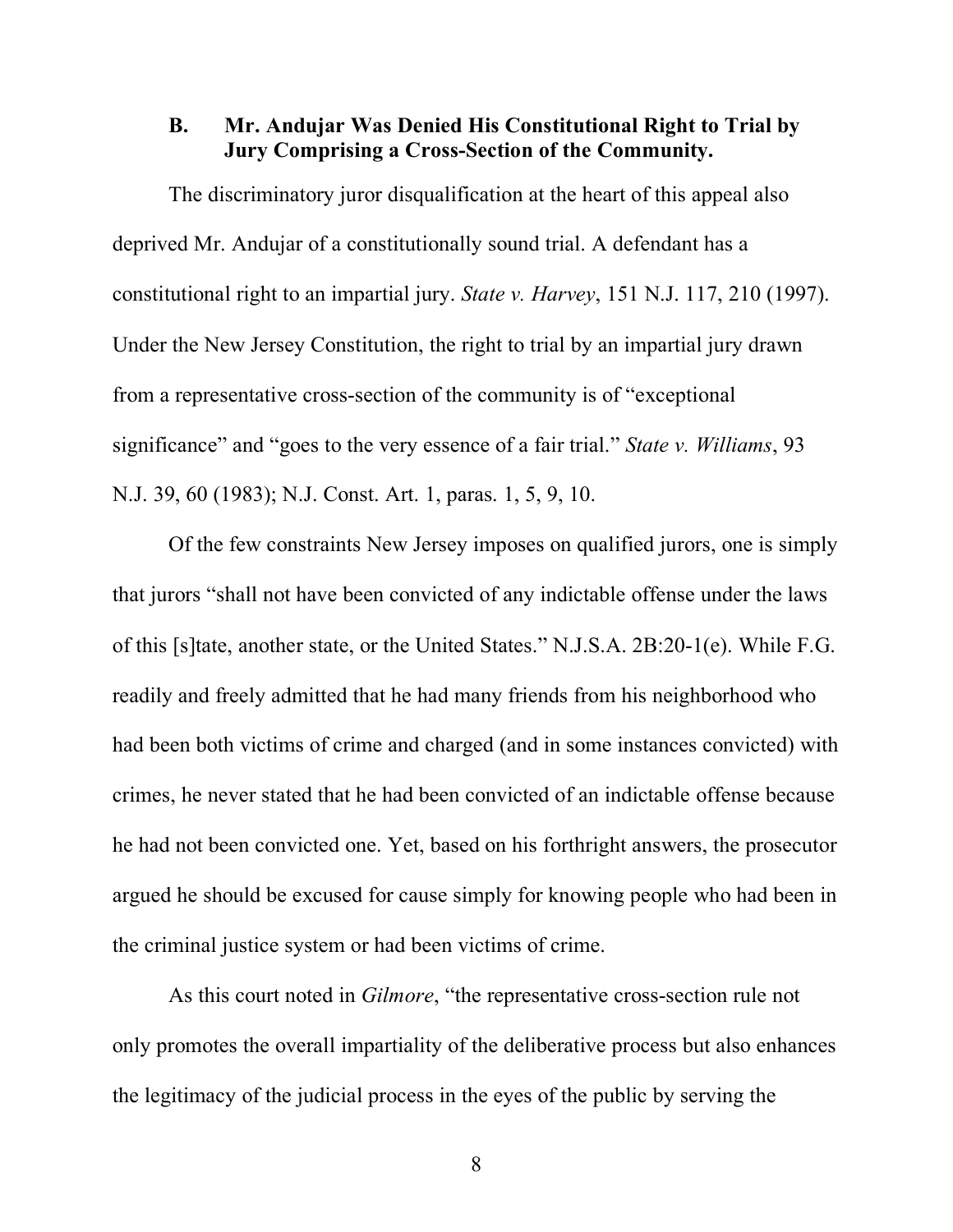following 'other essential functions': 'legitimating the judgments of the courts, *promoting citizen participation in government, and preventing further stigmatizing of minority groups*.'" *Gilmore*, 103 N.J. at 525 (emphasis added) (quoting *Wheeler*, 583 P.2d at 755 n. 6.). The State Constitution, in providing, where appropriate, more expansive, sources of protections than the Federal Constitution, requires this Court to ensure that these other essential functions are reinforced, and not eroded by the behavior exhibited by the State. *State v. Ramseur*, 106 N.J. 123, 190 (1987).

If Mr. Andujar's conviction is allowed to stand, serious concerns arise that the State's actions—arresting a juror with a municipal warrant—will become commonplace.8 In attempting to end racial disparities in the criminal justice system, courts must identify the inflection points at which those disparities appear, or may be encouraged by the action, and identify possible ways to dispel the root causes. This sort of abuse of law enforcement powers is one such cause. Here, the threat of arrest for jurors whose social and familial circles exist in places where there are higher incidents of arrest and incarceration will have a disparate impact on people of color whose communities already bear the brunt of over-policing; it certainly has already likely chilled citizen participation in government, and it has

<sup>8</sup> Indeed, the Essex County Prosecutor's Office's interest in such a practice can be seen in its earlier, unsuccessful attempt to obtain authorization to conduct blanket criminal history checks on jurors. *In re State ex rel. Essex County Prosecutor's Office*, 427 N.J. Super. 1 (Law. Div. 2012).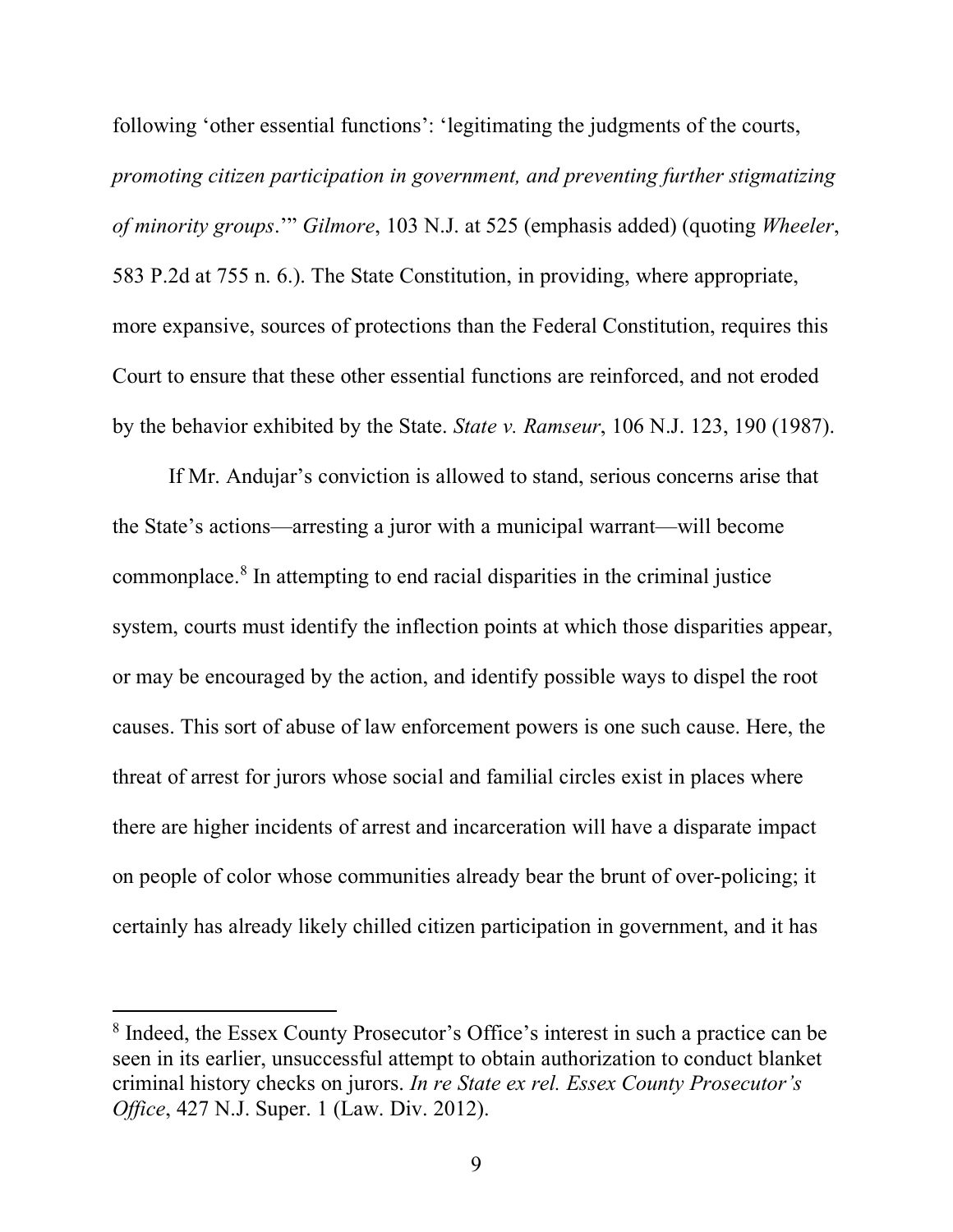most certainly contributed to further stigmatizing minority groups. *See* e.g. § I(A). Accordingly, this action should be seen for the egregious overreach it is.

What constitutes a representative cross-section of fair and impartial jurors, while not reduced to a mathematical formula, should not exclude particular life experiences that do not easily fit into a single, blinkered view of "normalcy."9 This Court has long upheld the basic principle that the New Jersey Constitution guarantees a defendant the right to a jury that is drawn from a representative crosssection of the community, in large part *because* of the "opinions, preconceptions, or even deep-rooted biases derived from their life experiences . . ." *Gilmore*, 103 N.J. at 524–25, quoting *Wheeler*, 583 P.2d at 755. An "overall impartiality" is thus created through the resulting interplay "of diverse beliefs and values the jurors bring from their group experiences." *Id*. at 525. By having F.G. arrested and removed from this amalgam of communities and experience, the prosecutor interrupted the achievement of "overall impartiality." The unnatural exclusion that occurred here "interdicted the mix of group experience thereby obstructing the goal of impartiality . . . [and] suppress[ing] the contribution of [F.G.'s] experience to

<sup>&</sup>lt;sup>9</sup> Recognizing this, the New Jersey Legislature recently proposed legislation expanding the prohibition of preemptory strike juror disqualification based on various attributes of specific lived experiences, from the well-worn classes of race, sex, marital status, *etc*., to sexual orientation and gender identity, noting that none of those realities prevented an individual from being fair and impartial in carrying out the duties of a juror. S. 1920 (2018).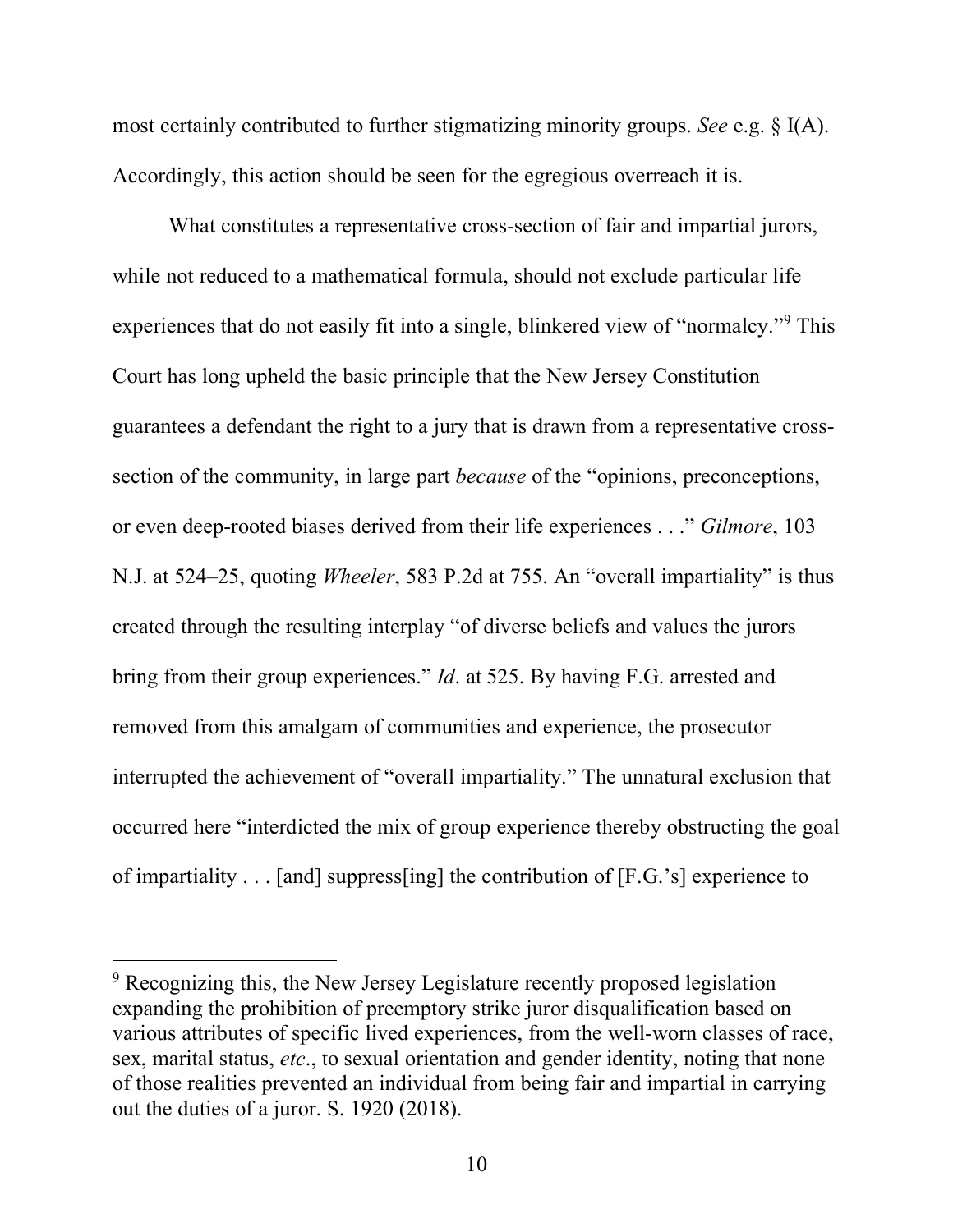the jury's deliberative process." *State v. Townes*, 220 N.J. Super. 38, 45–46 (App. Div. 1987).

Further, as the Judiciary<sup>10</sup> has itself acknowledged, historic conditions of discrimination have resulted in the imposition of inequitable and discrepant punishment upon certain communities by the criminal justice system and law enforcement.<sup>11</sup> These conditions directly feed the overrepresentation of people of color in New Jersey's jails and prisons and should not now be used against jurors as "proof" of their inability to carry out their civic duties merely through association.12

 $\overline{a}$ 

<sup>11</sup> *See* New Jersey Criminal Sentencing & Disposition Commission Annual Report, 4-5 (2019) ("[t]he Commission acknowledges a long and complicated history involving racial bias within New Jersey's criminal justice system. That history, and the evidence of racial disparity in New Jersey's incarceration of minorities, requires a serious, sustained examination that spans a range of issues from policing and *prosecution* to prison and parole.") (emphasis added), *available at* https://www.njleg.state.nj.us/OPI/Reports to the Legislature/criminal sentencing \_disposition\_ar2019.pdf; *see also* Danielle Zoellner, *New Jersey Cop Charged After Bodycam Footage Shows Him Using Pepper Spray on Young Black Men*, The Independent (June 12, 2020),

https://www.independent.co.uk/news/world/americas/new-jersey-police-pepperspray-black-men-bodycam-assault-a9563181.html.

<sup>12</sup> While the ACLU-NJ recognizes that this issue is not raised directly in this case, it should be noted that New Jersey is an outlier with regard to its restrictions on who may serve on juries based upon their criminal histories. *See* N.J.S.A. 2B:20- 1(e) (requiring that jurors "shall not have been convicted of any indictable offense under the laws of this State, another state, or the United States"). Many states do not require a total, lifetime ban on jury service where a juror may have been

<sup>10</sup> *See, e.g.,* Statement of the New Jersey Supreme Court, June 5, 2020, available at https://www.njcourts.gov/pressrel/2020/pr060520a.pdf.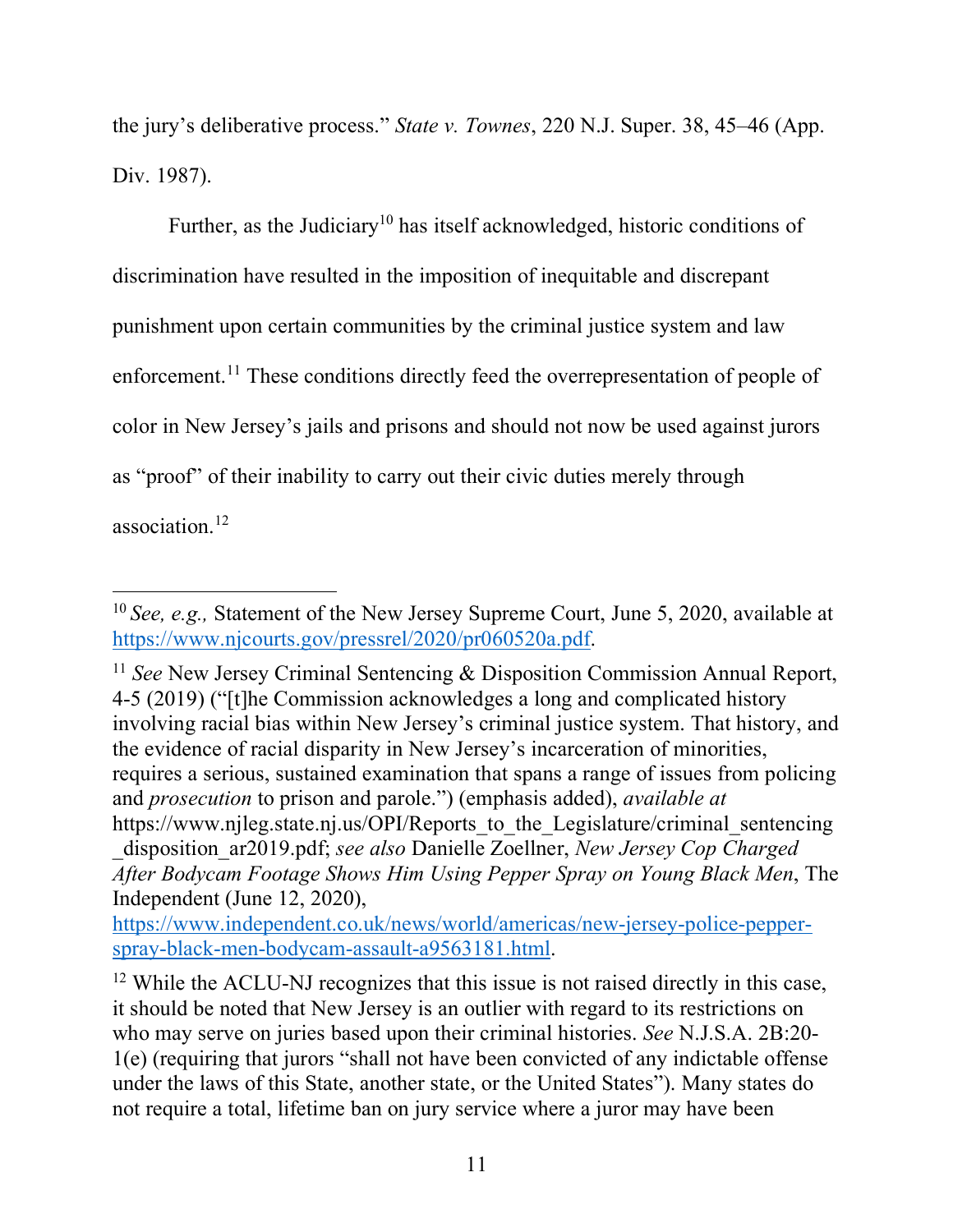### **CONCLUSION**

For all the aforementioned reasons, this Court should affirm the holding of the Appellate Division reversing Mr. Andujar's conviction and remanding the matter for a new trial.

To prevent this tactic from becoming a routine abuse of power that would have a lasting chilling effect on communities particularly effected by racial disparities in New Jersey's criminal justice system, the Court should also provide a remedy should such actions occur again in the future, including, but not limited to: (1) reseating the wrongfully excused juror; (2) dismissing the jury panel and starting jury selection anew; or (3) ordering the forfeiture of one peremptory challenge from the party abusing the law enforcement powers.

convicted of an indicatable offense within either the criminal or civil context. *See*  Brian C. Kalt, *The Exclusion of Felons from Jury Service*, 53 AM. U.L. REV. 65, 150-57 (2003) (detailing jury exclusion statues from around the nation). In fact, between 1995 and 1997, New Jersey allowed people with felony convictions to serve on juries after they had completed their sentences. *See id*. Regardless, criminal history restrictions—based in the idea that those with felony convictions are, by default biased—have been shown to be unsupported in fact. A recent mockjury experiment included people with felony convictions and people without convictions. The participants with felony convictions displayed greater engagement and the quality of deliberations for all involved was not affected by the presence of members with convictions; furthermore, participants with felony convictions were also as likely to convict as those without. James M. Binnall, *Jury diversity in the age of mass incarceration: an exploratory mock jury experiment examining felon-jurors' potential impacts on deliberations*, Psych., Crime & Law (2018), *available at* https://www.motherjones.com/wpcontent/uploads/2019/05/Psychology-Crime-and-Law-Article.pdf.